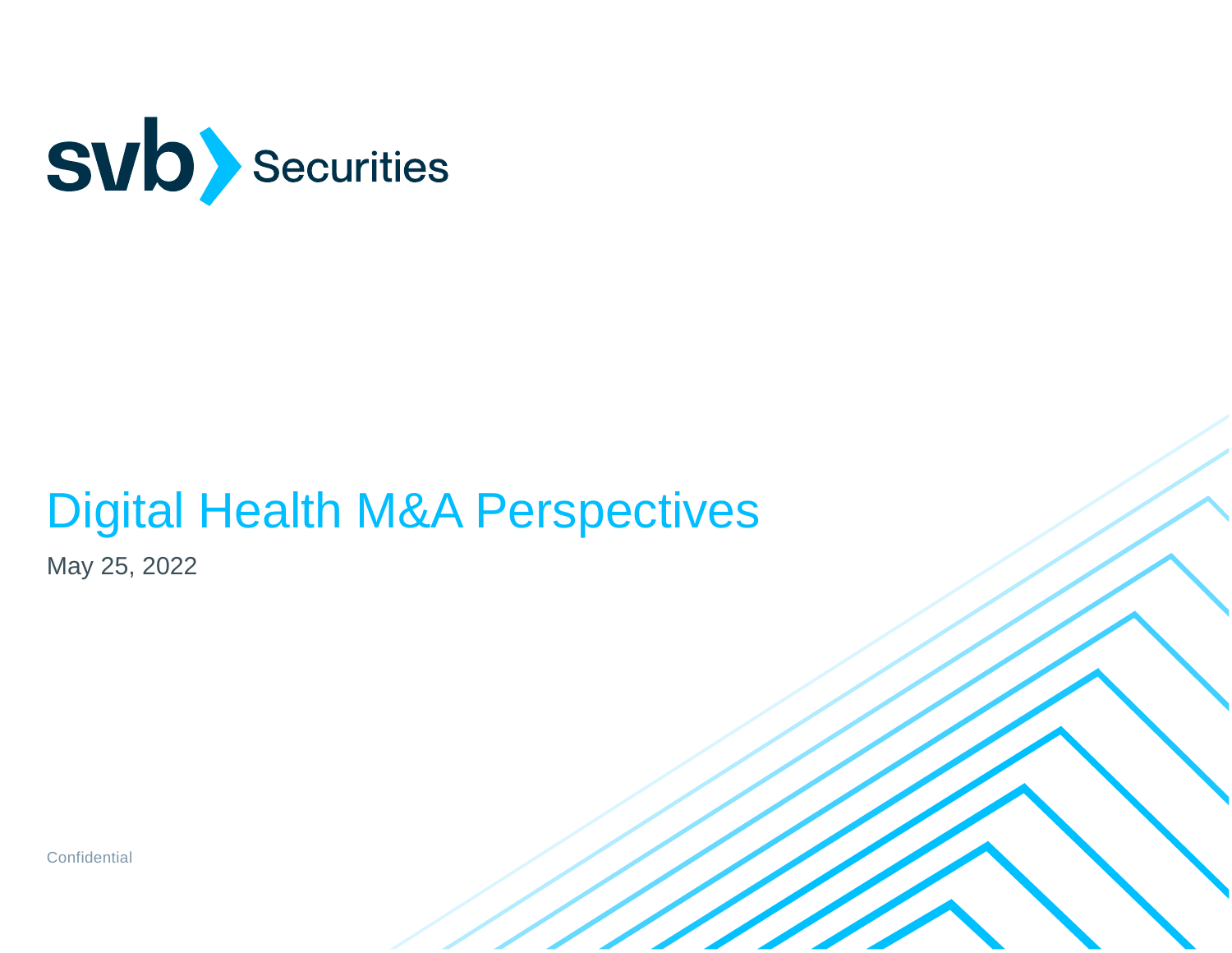### DIGITAL HEALTH'S "ICARUS MOMENT" SETS UP A POTENTIAL WAVE OF M&A AND CONSOLIDATION





Source: Company filings, FactSet, Capital IQ, PitchBook, Rock Health | Market Data as of 05/23/2022. 1.) Digital Health Mkt. cap weighted index<br>includes HCAT, PHR, VEEV, GDRX, HQY, TDOC, PGNY, ACCD, TALK, AMWL, BNFT, DRIO, SHCR, SGFY and TALK 2.) Digital Health index excludes DOCS, DH, HIMS, SHCR, SGFY and TALK as market data is not available as of 1/1/2021.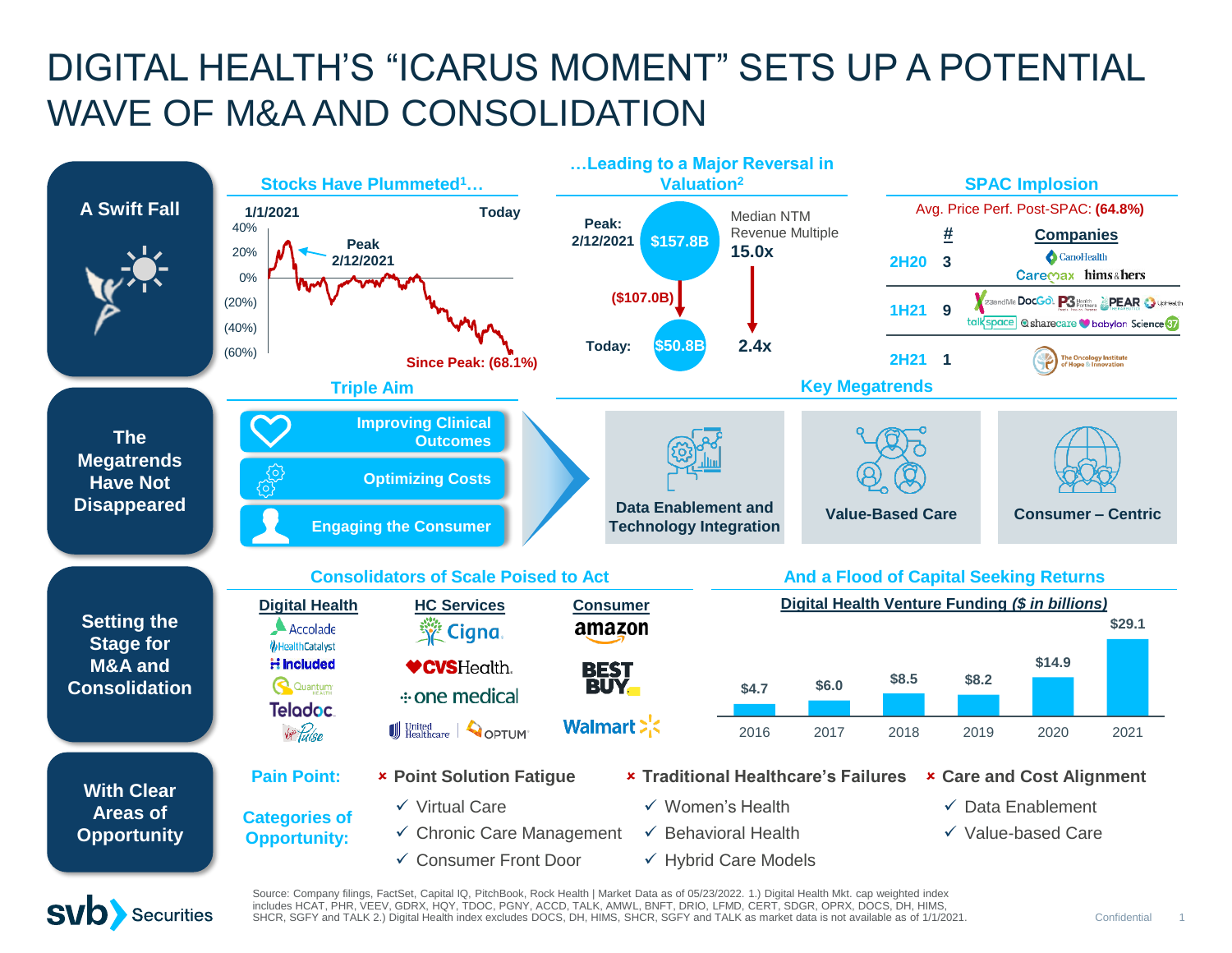### REVISITING HISTORY AFTER THE DOT COM BUBBLE BURST



**The Tech Sector Continues to Thrive M&A Volume Post-Bubble Peaked in the 24 Months After the Bubble Burst and Remained Elevated**



**SVD** Securities

**The Public Market Implosion Reverberated in Private Markets, Foreshadowing What Digital Health is Likely to Experience**



US Venture Funding Digital Health Funding



Source: Company filings, FactSet, Capital IQ, PitchBook, Rock Health | Market Data as of 05/23/2022. 1.) Digital Health Mkt. cap weighted index<br>includes HCAT, PHR, VEEV, GDRX, HQY, TDOC, PGNY, ACCD, TALK, AMWL, BNFT, DRIO, SHCR, SGFY and TALK 2.) Digital Health index excludes DOCS, DH, HIMS, SHCR, SGFY and TALK as market data is not available as of 1/1/2021.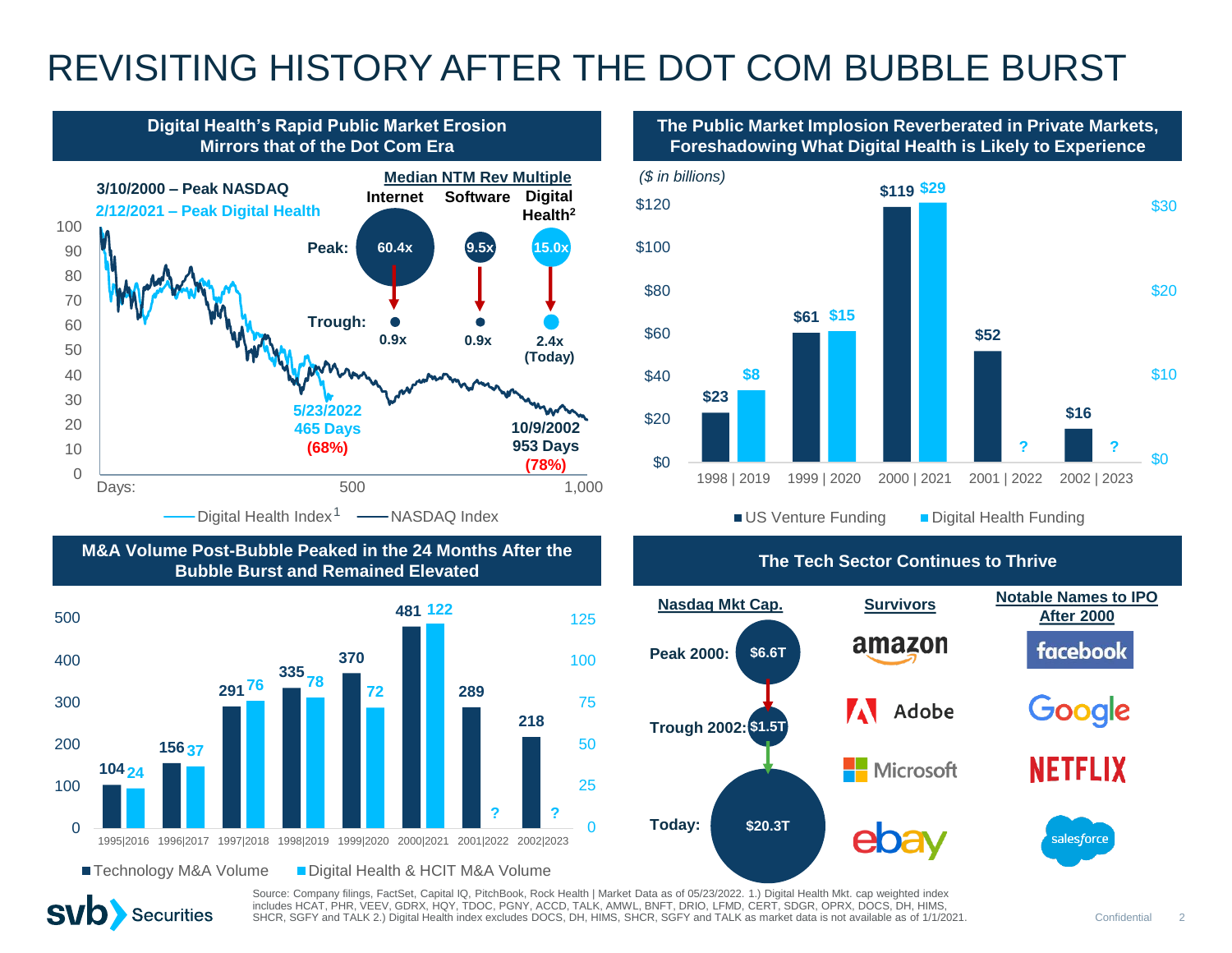## CONSOLIDATION ACTIVITY IS POISED TO ACCELERATE

#### **DIGITAL HEALTH & HCIT PRIVATE M&A DEALS BY SUBSECTORS**



#### **HCIT M&A MEDIAN DEAL VALUES BY YEAR**

| <b>YEAR</b> | <b>TOTAL DEAL</b> | <b>YEARS TO EXIT</b> |
|-------------|-------------------|----------------------|
| 2021        | \$63M             | 5.0                  |
| 2020        | \$84M             | 6.2                  |
| 2019        | \$40M             | 5.8                  |
| 2018        | \$100M            | 4.9                  |
| 2017        | \$41M             | 3.6                  |
| 2016        | \$10M             | 4.2                  |
| 2015        | \$70M             | 4.3                  |
|             |                   |                      |